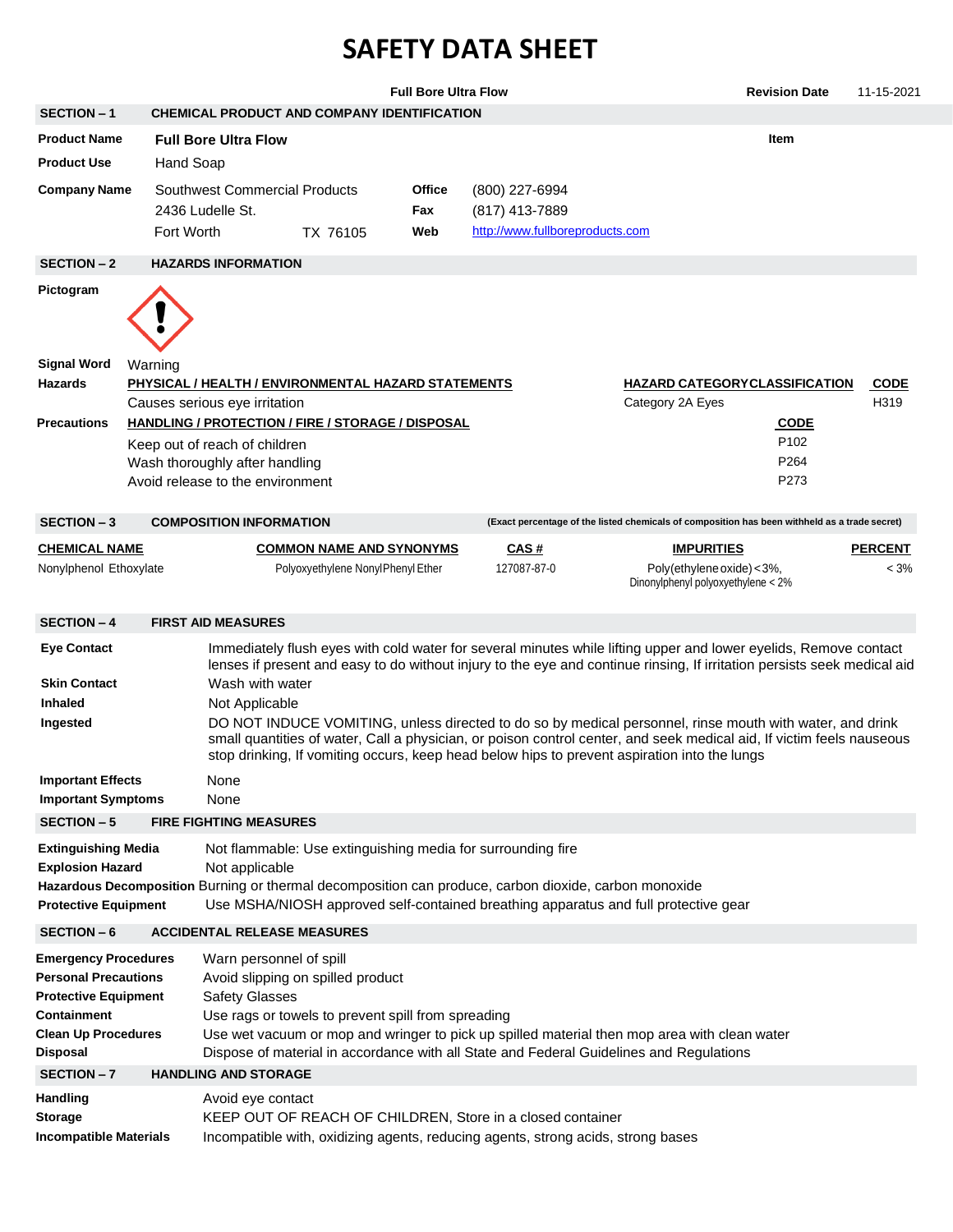| Page 2 of 4                                                                                                                                                                                                                                                                                              |                                                   | <b>Full Bore Ultra Flow</b>                                                                                                                                                               | <b>Revision Date</b> | 11-15-21                                         |                    |        |                                  |  |  |
|----------------------------------------------------------------------------------------------------------------------------------------------------------------------------------------------------------------------------------------------------------------------------------------------------------|---------------------------------------------------|-------------------------------------------------------------------------------------------------------------------------------------------------------------------------------------------|----------------------|--------------------------------------------------|--------------------|--------|----------------------------------|--|--|
| <b>SECTION - 8</b>                                                                                                                                                                                                                                                                                       | <b>EXPOSURE CONTROLS / PERSONAL PROTECTION</b>    |                                                                                                                                                                                           |                      |                                                  |                    |        |                                  |  |  |
| <u>EXPOSURE LIMITS</u>                                                                                                                                                                                                                                                                                   |                                                   |                                                                                                                                                                                           |                      |                                                  |                    |        | Significant                      |  |  |
| <b>CHEMICAL NAME</b>                                                                                                                                                                                                                                                                                     |                                                   | <b>ACGIH (TWA 8)</b>                                                                                                                                                                      | <b>ACGIH (STEL)</b>  | <b>OSHA PEL (TWA 8)</b>                          | <b>OSHA (CEIL)</b> |        | <b>Exposure</b>                  |  |  |
| Nonylphenol Ethoxylate                                                                                                                                                                                                                                                                                   |                                                   | None Established                                                                                                                                                                          |                      |                                                  |                    |        | ED                               |  |  |
| PERSONAL PROTECTION                                                                                                                                                                                                                                                                                      |                                                   |                                                                                                                                                                                           |                      |                                                  |                    | Health | <b>HMIS HAZARD RATINGS</b><br>-1 |  |  |
| $\sqrt{\frac{2}{\pi}}$                                                                                                                                                                                                                                                                                   | Flammability<br>Reactivity<br>Personal Protection |                                                                                                                                                                                           |                      |                                                  |                    |        |                                  |  |  |
| <b>Eyes</b>                                                                                                                                                                                                                                                                                              |                                                   | Safety glasses are not normally required but recommend when splashing is possible                                                                                                         |                      |                                                  |                    |        |                                  |  |  |
| <b>Ventilation</b>                                                                                                                                                                                                                                                                                       | <b>General Ventilation</b>                        |                                                                                                                                                                                           |                      |                                                  |                    |        |                                  |  |  |
| <b>SECTION - 9</b>                                                                                                                                                                                                                                                                                       | PHYSICAL AND CHEMICAL PROPERTIES                  |                                                                                                                                                                                           |                      |                                                  |                    |        |                                  |  |  |
| <b>Flash Point</b>                                                                                                                                                                                                                                                                                       | Not applicable                                    |                                                                                                                                                                                           |                      | <b>Specific Gravity / Density Not determined</b> |                    |        |                                  |  |  |
| <b>Flammable Limits</b>                                                                                                                                                                                                                                                                                  | Not applicable                                    |                                                                                                                                                                                           | $pH (\pm 0.3)$       |                                                  | 7.2                |        |                                  |  |  |
| Auto-Ignition Temp. Not applicable                                                                                                                                                                                                                                                                       |                                                   |                                                                                                                                                                                           |                      | <b>Viscosity</b><br>Not determined               |                    |        |                                  |  |  |
| <b>Physical State</b>                                                                                                                                                                                                                                                                                    | <b>Viscous Paste</b>                              |                                                                                                                                                                                           | <b>Freeze Point</b>  |                                                  | Not determined     |        |                                  |  |  |
| Appearance                                                                                                                                                                                                                                                                                               | <b>Yellow Gritty Paste</b>                        |                                                                                                                                                                                           | <b>Boiling Point</b> |                                                  | Not determined     |        |                                  |  |  |
| Odor                                                                                                                                                                                                                                                                                                     | Pleasant                                          |                                                                                                                                                                                           |                      | <b>Vapor Density (air=1)</b>                     | Not determined     |        |                                  |  |  |
| <b>Odor Threshold</b>                                                                                                                                                                                                                                                                                    | Not determined                                    |                                                                                                                                                                                           |                      | Vapor Pressure (mmHg)                            | Not determined     |        |                                  |  |  |
| <b>Solubility</b>                                                                                                                                                                                                                                                                                        | < 18%                                             |                                                                                                                                                                                           |                      | Evaporation Rate (nBuAc=1) Not determined        |                    |        |                                  |  |  |
| <b>Volatiles</b>                                                                                                                                                                                                                                                                                         | $< 2\%$                                           |                                                                                                                                                                                           |                      | <b>Partition Coefficient</b>                     | Not determined     |        |                                  |  |  |
| <b>VOC</b>                                                                                                                                                                                                                                                                                               | $< 1\%$                                           |                                                                                                                                                                                           |                      | Molecular Weight (g/mol)                         | Not determined     |        |                                  |  |  |
| <b>LVP-VOC</b>                                                                                                                                                                                                                                                                                           | Not determined                                    |                                                                                                                                                                                           |                      | <b>Decomposition Temperature</b>                 | Not determined     |        |                                  |  |  |
| <b>SECTION - 10</b>                                                                                                                                                                                                                                                                                      | <b>STABILITY AND REACTIVITY</b>                   |                                                                                                                                                                                           |                      |                                                  |                    |        |                                  |  |  |
| Reactivity<br>No specific test data related to reactivity available for this product or its ingredients<br><b>Chemical Stability</b><br>Stable under normal ambient and anticipated conditions of use<br>Hazardous Polymerization Will not occur<br><b>Conditions To Avoid</b><br>Incompatible materials |                                                   |                                                                                                                                                                                           |                      |                                                  |                    |        |                                  |  |  |
| <b>Incompatible Materials</b>                                                                                                                                                                                                                                                                            |                                                   | Incompatible with, oxidizing agents, reducing agents, strong acids, strong bases<br>Hazardous Decomposition Burning or thermal decomposition can produce, carbon dioxide, carbon monoxide |                      |                                                  |                    |        |                                  |  |  |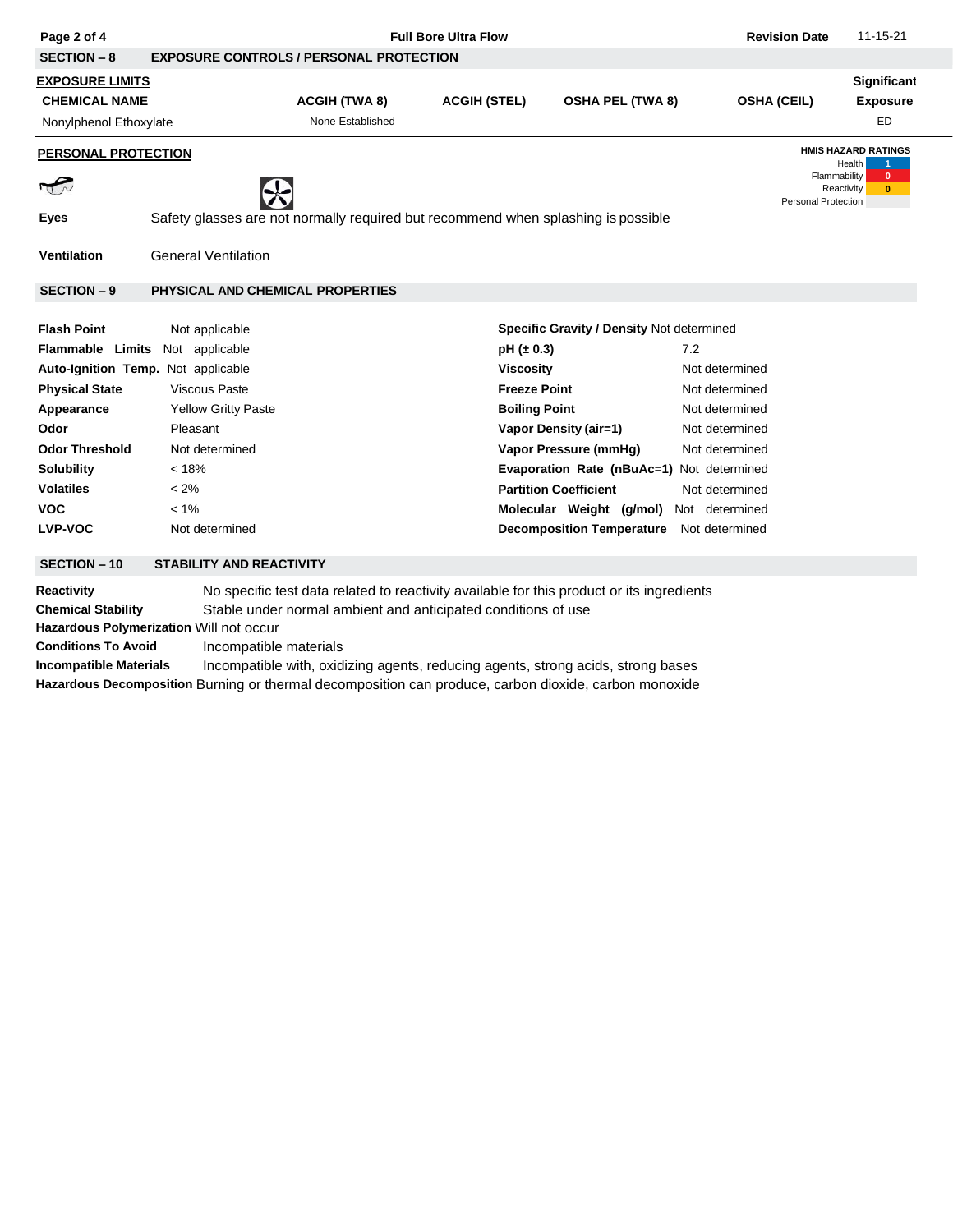| Page 3 of 4                                                              | <b>Full Bore Ultra Flow</b>                  |                                                                                                               |                                                                                                                                                                         |                                                     |                                          |                                      |                       | 11-15-21                                                 |  |  |  |  |
|--------------------------------------------------------------------------|----------------------------------------------|---------------------------------------------------------------------------------------------------------------|-------------------------------------------------------------------------------------------------------------------------------------------------------------------------|-----------------------------------------------------|------------------------------------------|--------------------------------------|-----------------------|----------------------------------------------------------|--|--|--|--|
| <b>SECTION - 11</b><br><b>TOXICOLOGICAL INFORMATION</b>                  |                                              |                                                                                                               |                                                                                                                                                                         |                                                     |                                          |                                      |                       |                                                          |  |  |  |  |
| <b>ROUTES OF EXPOSURE</b>                                                |                                              |                                                                                                               |                                                                                                                                                                         |                                                     |                                          |                                      |                       |                                                          |  |  |  |  |
| Eyes (Yes), Ingestion (Yes)                                              |                                              |                                                                                                               |                                                                                                                                                                         |                                                     |                                          |                                      |                       |                                                          |  |  |  |  |
|                                                                          | <b>ACUTE SYMPTOMS OF SINGLE OVEREXPOSURE</b> |                                                                                                               |                                                                                                                                                                         |                                                     |                                          |                                      |                       |                                                          |  |  |  |  |
| Eyes                                                                     | Can cause serious eye irritation             |                                                                                                               |                                                                                                                                                                         |                                                     |                                          |                                      |                       |                                                          |  |  |  |  |
| <b>Skin</b>                                                              |                                              | May cause mild skin irritation                                                                                |                                                                                                                                                                         |                                                     |                                          |                                      |                       |                                                          |  |  |  |  |
| <b>Inhalation</b>                                                        | Not applicable                               |                                                                                                               |                                                                                                                                                                         |                                                     |                                          |                                      |                       |                                                          |  |  |  |  |
| Ingestion<br>May be harmful if swallowed                                 |                                              |                                                                                                               |                                                                                                                                                                         |                                                     |                                          |                                      |                       |                                                          |  |  |  |  |
| <b>CHRONIC SYMPTOMS OF PROLONGED OR REPEATED OVEREXPOSURE</b>            |                                              |                                                                                                               |                                                                                                                                                                         |                                                     |                                          |                                      |                       |                                                          |  |  |  |  |
| <b>Eyes</b>                                                              | Causes serious eye irritation                |                                                                                                               |                                                                                                                                                                         |                                                     |                                          |                                      |                       |                                                          |  |  |  |  |
| <b>Skin</b>                                                              |                                              | Can cause mild skin irritation, drying or cracking                                                            |                                                                                                                                                                         |                                                     |                                          |                                      |                       |                                                          |  |  |  |  |
| Inhalation                                                               | Not applicable                               |                                                                                                               |                                                                                                                                                                         |                                                     |                                          |                                      |                       |                                                          |  |  |  |  |
| Ingestion                                                                |                                              |                                                                                                               | May be harmful if swallowed, May cause irritation, burning in the mouth, throat, and stomach                                                                            |                                                     |                                          |                                      |                       |                                                          |  |  |  |  |
| <b>Acute Tox Calculated</b>                                              | Oral:                                        | 18,025 mg/kg                                                                                                  | Dermal:                                                                                                                                                                 | 24,237 mg/kg                                        | Inhaled:                                 | 39.8 mg/L                            |                       |                                                          |  |  |  |  |
|                                                                          |                                              |                                                                                                               |                                                                                                                                                                         |                                                     |                                          |                                      |                       |                                                          |  |  |  |  |
| <b>Acute Tox Category</b>                                                |                                              |                                                                                                               | Not applicable (Oral >2,000 mg/kg), Not applicable (Dermal >2,000 mg/kg), Not applicable (Inhaled >12.5 mg/L) Dust or Mist                                              |                                                     |                                          |                                      |                       |                                                          |  |  |  |  |
| <b>Additional Info</b>                                                   |                                              |                                                                                                               |                                                                                                                                                                         |                                                     |                                          |                                      |                       |                                                          |  |  |  |  |
| <b>Target Organs</b>                                                     | Eyes (Lens or cornea)                        |                                                                                                               |                                                                                                                                                                         |                                                     |                                          |                                      |                       |                                                          |  |  |  |  |
| <b>Medical Conditions</b>                                                |                                              |                                                                                                               | Preexisting, eye, disorders may be aggravated by exposure to this product                                                                                               |                                                     |                                          |                                      |                       |                                                          |  |  |  |  |
| <b>Notes to Physician</b>                                                |                                              |                                                                                                               | In case of ingestion, gastric lavage with activated charcoal can be used promptly to prevent absorption                                                                 |                                                     |                                          |                                      |                       |                                                          |  |  |  |  |
|                                                                          |                                              |                                                                                                               | <b>CARCINOGENIC – This product contains concentrations above 0.1% of the following:</b>                                                                                 |                                                     |                                          |                                      |                       |                                                          |  |  |  |  |
| <b>CHEMICAL NAME</b>                                                     | <b>NTP</b>                                   |                                                                                                               | <b>ACGIH</b>                                                                                                                                                            | <b>IARC</b>                                         |                                          |                                      | <b>GHS Category</b>   |                                                          |  |  |  |  |
| None Listed                                                              | <b>NA</b>                                    |                                                                                                               | <b>NA</b>                                                                                                                                                               | <b>NA</b>                                           |                                          | <b>NA</b>                            |                       |                                                          |  |  |  |  |
|                                                                          |                                              | <b>MUTAGENIC AND REPRODUCTIVE EFFECTS - This product contains concentrations above 0.1% of the following:</b> |                                                                                                                                                                         |                                                     |                                          |                                      |                       |                                                          |  |  |  |  |
| <b>Germ Cell Mutagenicity</b><br><b>Toxic to Reproduction</b>            |                                              |                                                                                                               |                                                                                                                                                                         |                                                     |                                          |                                      |                       |                                                          |  |  |  |  |
| <b>CHEMICAL NAME</b>                                                     |                                              |                                                                                                               |                                                                                                                                                                         |                                                     |                                          |                                      |                       |                                                          |  |  |  |  |
| None Listed                                                              | NA                                           |                                                                                                               |                                                                                                                                                                         | <b>NA</b>                                           |                                          |                                      |                       |                                                          |  |  |  |  |
| <b>COMPONENTS ACUTE TOXICITY</b>                                         |                                              |                                                                                                               |                                                                                                                                                                         |                                                     |                                          |                                      |                       |                                                          |  |  |  |  |
| <b>CHEMICAL NAME</b>                                                     |                                              | <u>Type</u><br>Form                                                                                           | Subject                                                                                                                                                                 | <b>Result Value</b>                                 |                                          | <b>Exposure Time</b>                 | <b>GHS Category</b>   |                                                          |  |  |  |  |
| Nonylphenol Ethoxylate                                                   |                                              | LD <sub>50</sub><br>Oral                                                                                      | Rat                                                                                                                                                                     |                                                     | 960 mg/kg                                |                                      | 4 (>300, ≤2000 mg/kg) |                                                          |  |  |  |  |
|                                                                          |                                              | LD50<br>Inhaled                                                                                               | Rat                                                                                                                                                                     |                                                     | $1.15$ mg/L                              | 4 Hours (Mist)                       | 4 (>1.0, ≤5 mg/L)     |                                                          |  |  |  |  |
|                                                                          |                                              | LD50<br>Dermal                                                                                                | Rabbit                                                                                                                                                                  |                                                     | 2,001 mg/kg                              |                                      | (>2000 mg/kg)         |                                                          |  |  |  |  |
| <b>SECTION - 12</b>                                                      | <b>ECOLOGICAL INFORMATION</b>                |                                                                                                               |                                                                                                                                                                         |                                                     |                                          |                                      |                       |                                                          |  |  |  |  |
| <b>CHEMICAL NAME</b>                                                     |                                              | <b>Type</b>                                                                                                   | <b>Subject Subject Latin</b>                                                                                                                                            |                                                     |                                          | <b>Result Value Exposure Time</b>    |                       | <b>GHS Category</b>                                      |  |  |  |  |
| Nonylphenol Ethoxylate                                                   |                                              | LC50<br><b>LC50</b>                                                                                           | Fathead Minnow (Pimephales promelas)<br>Water Flea (Daphnia magna)                                                                                                      |                                                     | $3.8 \text{ mg/L}$<br>$9.3 \text{ mg/L}$ | 96 Hours<br>48 Hours                 |                       | $2$ ( $>1$ , $\leq$ 10 mg/L)<br>$2$ (>1, $\leq$ 10 mg/L) |  |  |  |  |
|                                                                          |                                              |                                                                                                               |                                                                                                                                                                         |                                                     |                                          |                                      |                       |                                                          |  |  |  |  |
| <b>Presistence And Degradability</b><br><b>Bioaccumulative Potential</b> |                                              | No data available                                                                                             | No specific biodegradation test data was located                                                                                                                        |                                                     |                                          |                                      |                       |                                                          |  |  |  |  |
| <b>Mobility In Soil</b>                                                  |                                              | No data available                                                                                             |                                                                                                                                                                         |                                                     |                                          |                                      |                       |                                                          |  |  |  |  |
| <b>Other Adverse Effects</b>                                             |                                              | No data available                                                                                             |                                                                                                                                                                         |                                                     |                                          |                                      |                       |                                                          |  |  |  |  |
| <b>SECTION - 13</b>                                                      |                                              | <b>DISPOSAL CONSIDERATIONS</b>                                                                                |                                                                                                                                                                         |                                                     |                                          |                                      |                       |                                                          |  |  |  |  |
| <b>Disposal Statement</b>                                                |                                              |                                                                                                               | DO NOT DUMP INTO ANY STORM SEWERS, ON THE GROUND, OR INTO ANY BODY OF WATER<br>Dispose of any waste in accordance with all State and Federal Guidelines and Regulations |                                                     |                                          |                                      |                       |                                                          |  |  |  |  |
| <b>Container Disposal</b>                                                |                                              |                                                                                                               | Triple rinse container then offer for recycling. If not available, puncture and dispose in a sanitary landfill                                                          |                                                     |                                          |                                      |                       |                                                          |  |  |  |  |
| <b>SECTION - 14</b>                                                      | <b>TRANSPORT INFORMATION</b>                 |                                                                                                               |                                                                                                                                                                         |                                                     |                                          |                                      |                       |                                                          |  |  |  |  |
| <b>DOT CLASSIFICATION</b>                                                |                                              |                                                                                                               |                                                                                                                                                                         |                                                     |                                          |                                      |                       |                                                          |  |  |  |  |
| <b>UN Number</b>                                                         |                                              |                                                                                                               |                                                                                                                                                                         | Proper Shipping Name n.o.s. (Chemicals) or "Limits" |                                          |                                      |                       |                                                          |  |  |  |  |
| Not Regulated                                                            |                                              |                                                                                                               | Non Hazardous - Compounds Cleaning Liquid                                                                                                                               |                                                     |                                          |                                      |                       |                                                          |  |  |  |  |
| <b>Hazard Class Packing Group</b>                                        |                                              | <b>Label Codes</b>                                                                                            | <b>Reportable Quantity (lb)</b>                                                                                                                                         | Response                                            |                                          | <b>Marine Pollutant Hazard Label</b> |                       | <b>Secondary</b>                                         |  |  |  |  |
| None<br><b>Additional Info:</b>                                          | None                                         | None                                                                                                          | None                                                                                                                                                                    | 154                                                 |                                          | No                                   |                       |                                                          |  |  |  |  |